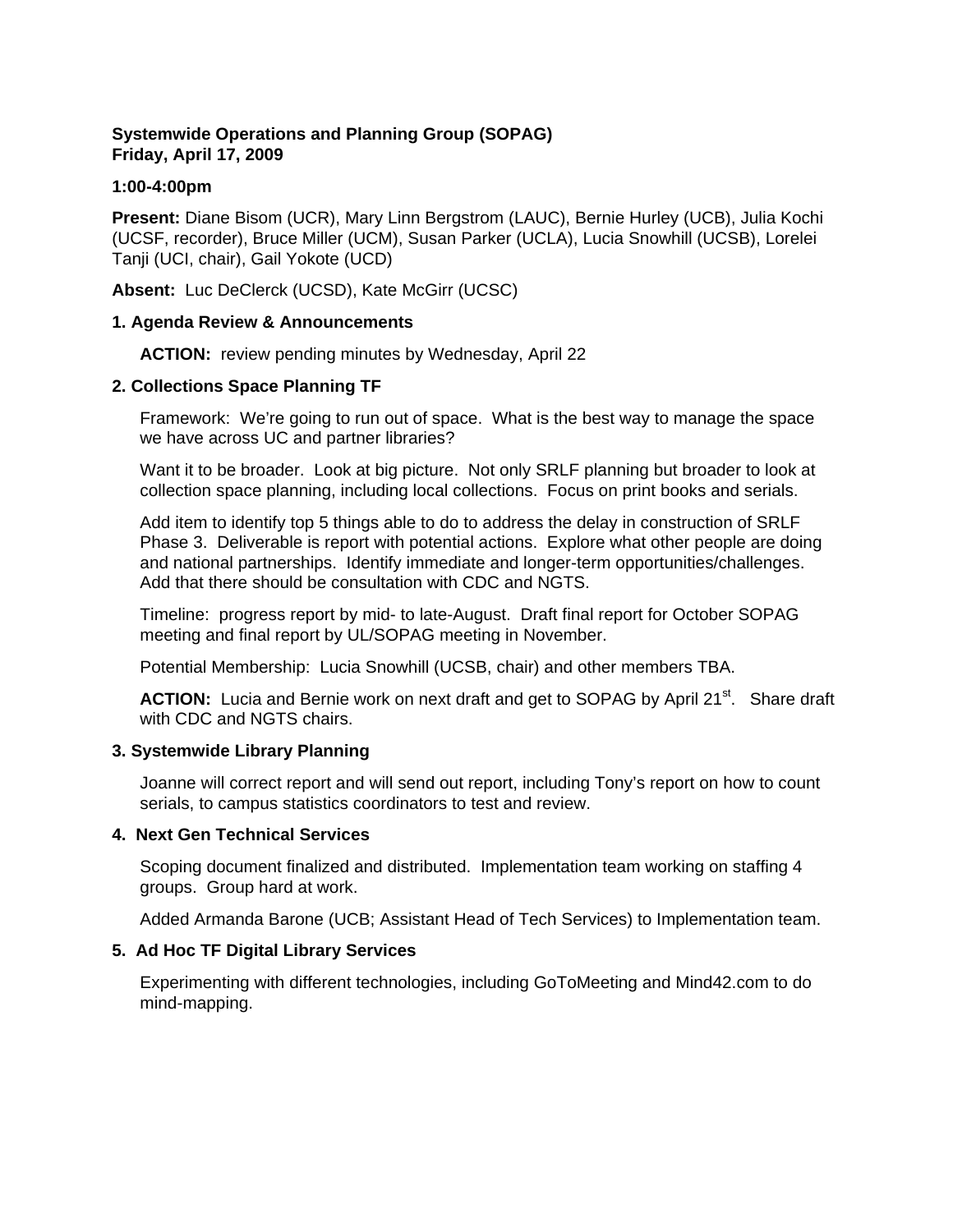# **6. All Campus Group Reports**

Need to determine when ACG chairs terms end. Would be good to synchronize them. Also thinking about moving the ACG chairs meeting with SOPAG up to September.

**ACTION:** Lorelei to ask ACG chairs about synchronizing end of chair terms.

# **6.1 CDC Report**

Working on revising CDC concept paper for review at May 1<sup>st</sup> ULs' meeting.

## **6.2 SCO Report**

Working on transition. What infrastructure and activities would be doing since no longer a centralized structure. Who do SCOs work with around advocacy issues? TF updating Reshaping Scholarly Communication website; will work with SLASIAC to make sure has faculty focus.

## **6.3 HOPS Report**

## **HOPS has a conference call scheduled for next Monday.**

## **6.4 HOTS Report**

Lai-Ying Hsiung is new chair of HOTS.

## **6.5 LTAG Report**

6.5.1 UC Trust

John Ober presenting at state-wide meeting on April 27<sup>th</sup> to report on Shibboleth.

6.5.2 Collaboration Tools

Found out that UC has deeply discounted contract for ReadyTalk. Working on report.

**ACTION:** Diane will forward report to SOPAG.

## **6.6 RSC**

Working on revising ILL survey. Marlayna Christensen is contact person if campuses want more than on Tricor stop.

**ACTION:** Susan will ask Marlayna to talk to Tricor about how campuses who want more than one stop should handle it.

**ACTION:** Lorelei will contact Brian Schottlaender and let him know where we are with the Tricor issue.

## **7. Project Management Skills for Consortial Collaborations**

SOPAG will discuss potential membership via email.

**ACTION:** Mary Linn and Diane will make minor edits to clean-up charge.